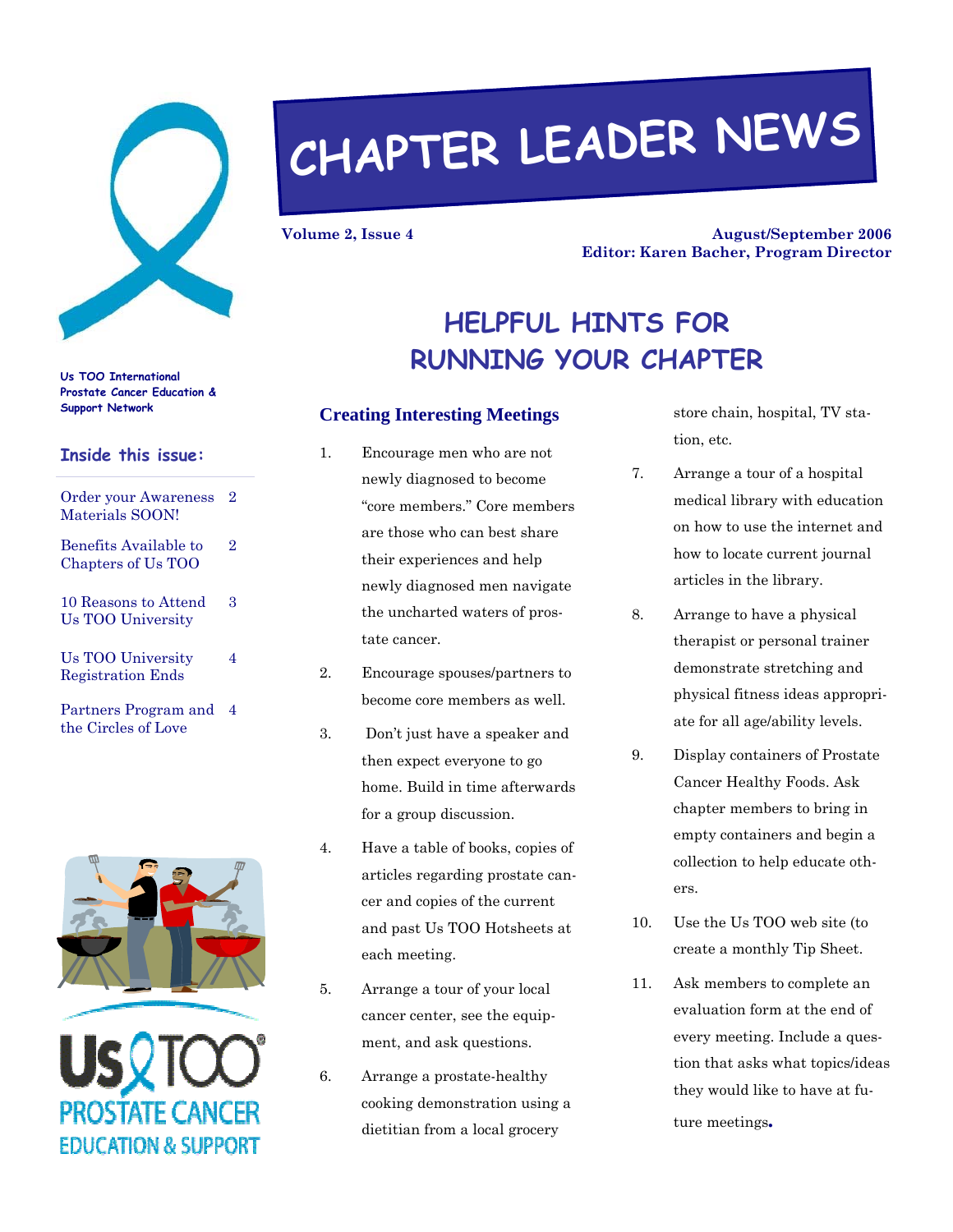### **WHAT ARE THE BENEFITS, SERVICES AND RESOURCES AVAILABLE FOR GROUPS WHO CHOOSE TO BECOME AN OFFICIAL Us TOO CHAPTER?**

- Us TOO International's monthly newsletter, *HOTSHEETS*
- *News you can use…* email newsletter from Us TOO President and CEO, Tom Kirk
- Patient education brochures and downloadable presentations
- Toll free #800 patient help line.
- Chapter guidebooks and information
- Bi-monthly chapter leader newsletter
- Newly diagnosed patient resource kit
- 'Circles of Love' companions and family resource kit and discussion guide
- **NEW** Us TOO University Chapter Leader Training Program.
- Up-to-date website with extensive information and resources for patients/public,
- medical professionals and a special resource section just for chapter leaders.
- Us TOO Home office staff support
- Us TOO Branding/logo usage
- Provision of regional directors to assist and mentor chapters as needed. and their loved ones.
- Limited liability and directors/offices 'errors of omission' insurance coverage
- AV Loan library
- Us TOO Banner and Health Fair materials for loan
- Chapter awards and recognition
- Assistance with grant solicitation and administration
- Prostate Pointers fourteen online support communities and discussion groups.
- Prostate cancer awareness products, (pins, wristbands, etc.)



**September is Prostate Cancer Awareness Month. Order your wristbands, car magnets, hats, etc. as soon as possible to avoid the last minute rush. We want to be sure you get your items on time!** 

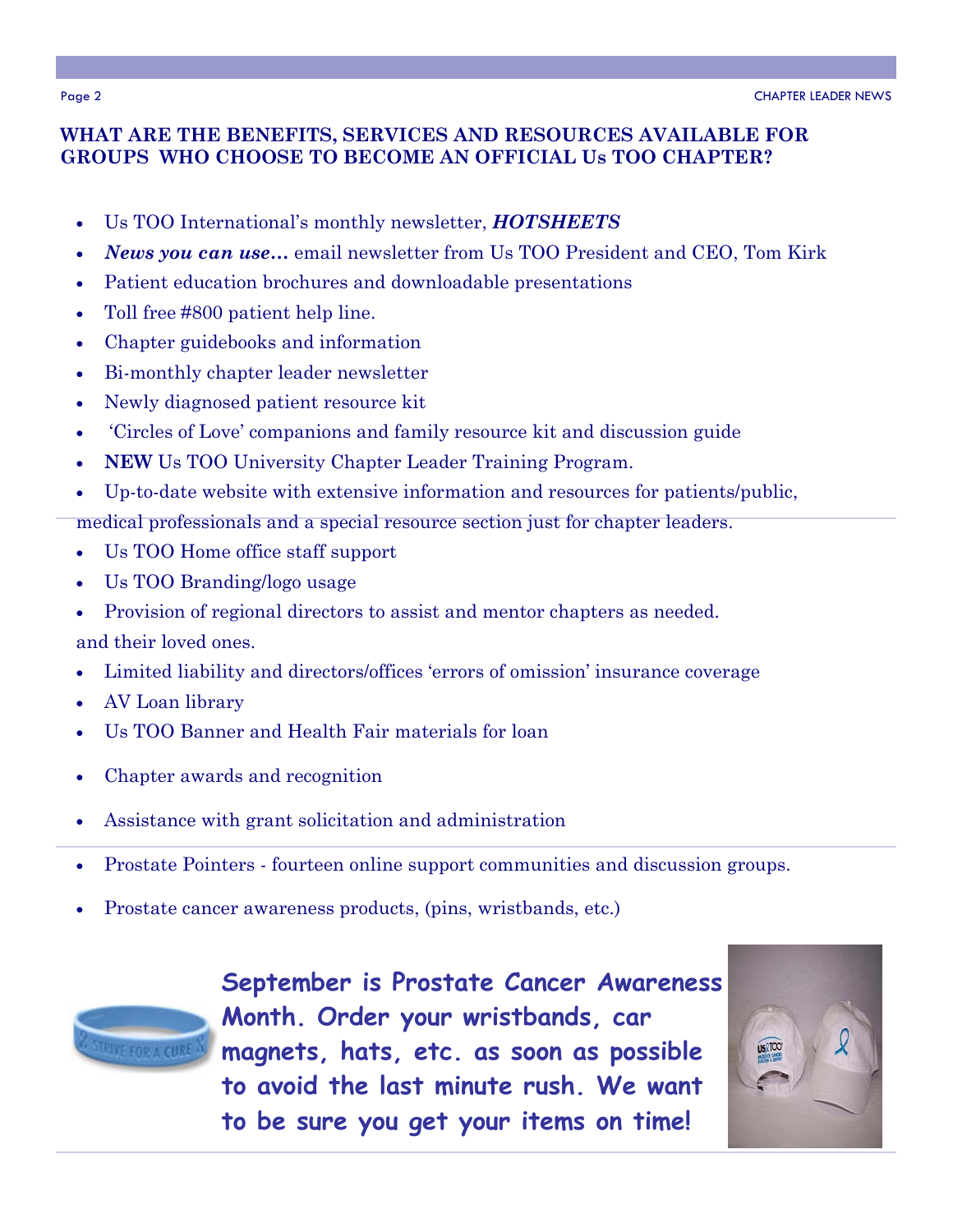# **Top 10 reasons to attend Us TOO University, Sept 29 & 30, Columbia, SC**

- 1. Receive an update on all treatment options for prostate cancer to better help you educate and guide newly diagnosed members of your chapter.
- 2. Receive a suitcase full of books, resources and handouts to help you lead your chapter and educate your members. These resources will only be made available to Us TOO University graduates.
- 3. Learn how to better market your chapter and recruit new members/volunteers.
- 4. Enjoy learning in a friendly environment that is all the fun of a university without the tests, quizzes and term papers.
- 5. Enjoy meeting, mingling and networking with chapter leaders from across the country as well as our program faculty.
- 6. Workshops will be interactive and will address your specific concerns and questions. No boring lectures!
- 7. Dine on healthy meals throughout the event and enjoy all the amenities of our host location including nearby golf, shopping, museums and more.
- 8. Attendees will receive a special Us TOO University T Shirt and book bag.
- 9. At the Saturday Graduation Celebration, all participants will receive an Us TOO University Diploma and take a 2006 class graduation photo. The photo and a list of graduates will appear in the Us TOO Annual Report for 2006. A drawing for door prizes will be held. Enjoy a cash bar and delicious dinner buffet.
- 10. Any chapter who sends a leader to the event will receive a special gift after the program!